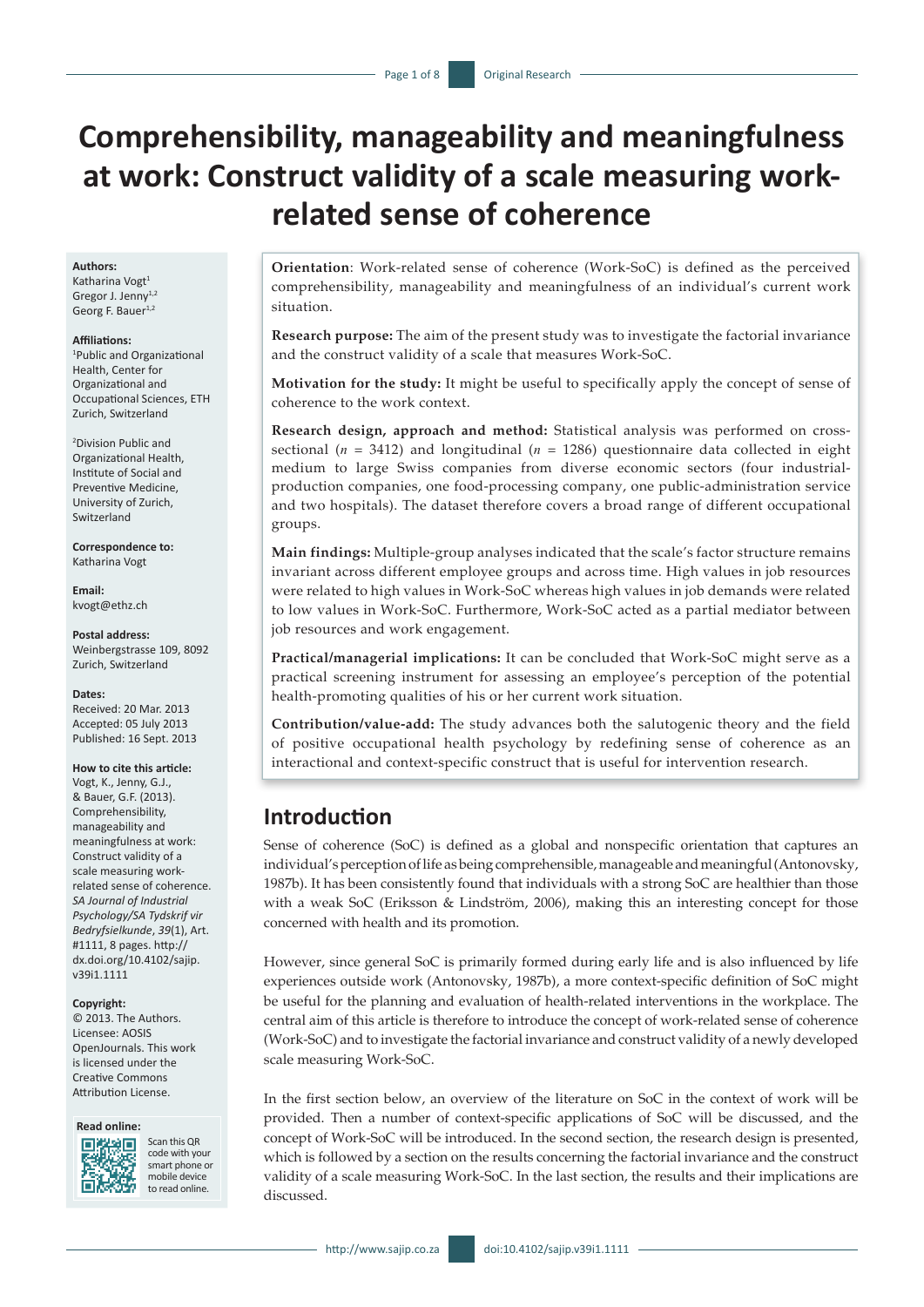# **Literature review Sense of coherence in the context of work**

A number of studies examined SoC in the context of work. Feldt (1997) reports that technical designers with a high level of SoC experience fewer psychosomatic symptoms and less emotional exhaustion. Furthermore, some support was found for a moderating effect, suggesting that those employees with higher levels of SoC cope more efficiently with work stressors than those with lower levels of SoC. In line with this, Albertsen, Nielsen and Borg (2001) report that employees with a strong SoC experience fewer stress symptoms and cope more efficiently with strain in the work environment. Similar results are reported by Kinman (2008), who found that academic employees with a stronger SoC tend to be in better physical and psychological health than those with a weaker SoC. Moreover, she reports that employees with a strong SoC might be protected from the negative impact of some job-related stressors such as high work-home interface demands. Longitudinal analyses show that a high level of SoC might decrease the risk of developing burnout symptoms 10 years later (Kalimo, Pahkin, Mutanen & Toppinen-Tanner, 2003) and that SoC might protect against the negative effects of organisational change on mental health (Pahkin, Väänänen, Koskinen, Bergbom & Kouvonen, 2011). Van der Colff and Rothmann (2009) report that SoC is not only related to lower levels of exhaustion but also to higher levels of positive outcomes such as work engagement. These authors reason that employees with a high SoC are more likely to perceive their environment in a positive and coherent way and use approach coping strategies rather than avoidance coping strategies. These results are complemented by a study by Muller and Rothmann (2009), who performed a content analysis of written replies from 600 employees and found that their perception of helping factors and restraining factors differed depending on their SoC level. Individuals with a high SoC might also have an increased ability to change their work characteristics in a favourable way, as reported in a three-year follow-up study by Feldt, Kivimäki, Rantala and Tolvanen (2004).

These results suggest that SoC plays an important role in the health-related effects of working conditions, that it might influence perception and coping mechanisms and that it might act as a predictor of work characteristics. However, it could also be argued that work affects the SoC of employees. Feldt, Kinnunen and Mauno (2000) conducted a one-year follow-up study and found that SoC partly mediates the relationship between a good organisational climate and well-being and between low job insecurity and well-being. Furthermore, changes in organisational climate and leadership relations were associated with changes in SoC. Similarly, the studies by Albertsen *et al*. (2001) and Hogh and Mikkelsen (2005) both report that SoC partly explains the relationship between work environment and stress symptoms.

The idea that working conditions might influence SoC is in line with Antonovsky's (1987a, 1987b) suggestion that the concept of SoC can provide a theoretical model for the analysis of working conditions. He states that the working environment is decisive in shaping the SoC of an individual employee and therefore plays an important role in the formation of health in one's adult life.

# **Context-specific sense of coherence**

Several authors redefined SoC as a flexible and contextspecific construct. Artinian (1997) introduced situational SoC, which is a construct that reflects an individual's present and specific orientation rather than a global life orientation. Situational SoC was applied in a hospital setting to measure clients' responses to stressful situations. Antonovsky and Sourani (1988) discuss the construct of family SoC, which describes the perceived coherence of family life. Following the idea of a more specific concept of SoC, Gräser (2003) constructed a 13-item scale measuring university SoC and investigated to what extent university staff perceives their work situation as coherent. The scale has a good reliability and negatively correlates with health-related problems. Gräser (2003) suggests that university SoC can be used to measure the health-promoting quality of a university.

# **The concept of a work-related sense of coherence**

In similar vein, Bauer and Jenny (2007) proposed the concept of a work-related SoC (Work-SoC). To further refine this concept, this article defines Work-SoC as the perceived comprehensibility, manageability and meaningfulness of an individual's current work situation. In line with the concept of general SoC (Antonovsky, 1987b), 'comprehensibility' describes the extent to which a work situation is perceived as structured, consistent and clear; 'manageability' describes the extent to which an employee perceives that adequate resources are available to cope with the demands in the workplace and 'meaningfulness' describes the extent to which a situation at work is seen as worthy of commitment and involvement. This perception of comprehensibility, manageability and meaningfulness is influenced by the interaction between individual characteristics (an employee's personality and experiences) and the characteristics of the working environment (work-related structures and processes).

This interactional definition of Work-SoC is in line with related interactional concepts such as the conceptualisation of salutogenesis in which the development of SoC is influenced by both stressors and general resistance resources (Antonovsky, 1979), the transactional model of stress (Lazarus & Folkman, 1984), the health-development model (Bauer, Davies & Pelikan, 2006) and the personenvironment-fit model (Edwards & Shipp, 2007). In addition, the job demands-resources (JD-R) model considers perceived job demands and job resources to be influenced by both personal and organisational factors (Dollard & Bakker, 2010; Xanthopoulou, Bakker, Demerouti & Schaufeli, 2007).

Referring to the original conceptualisation of Bauer and Jenny (2007), Eberz, Becker and Antony (2011) re-interpreted work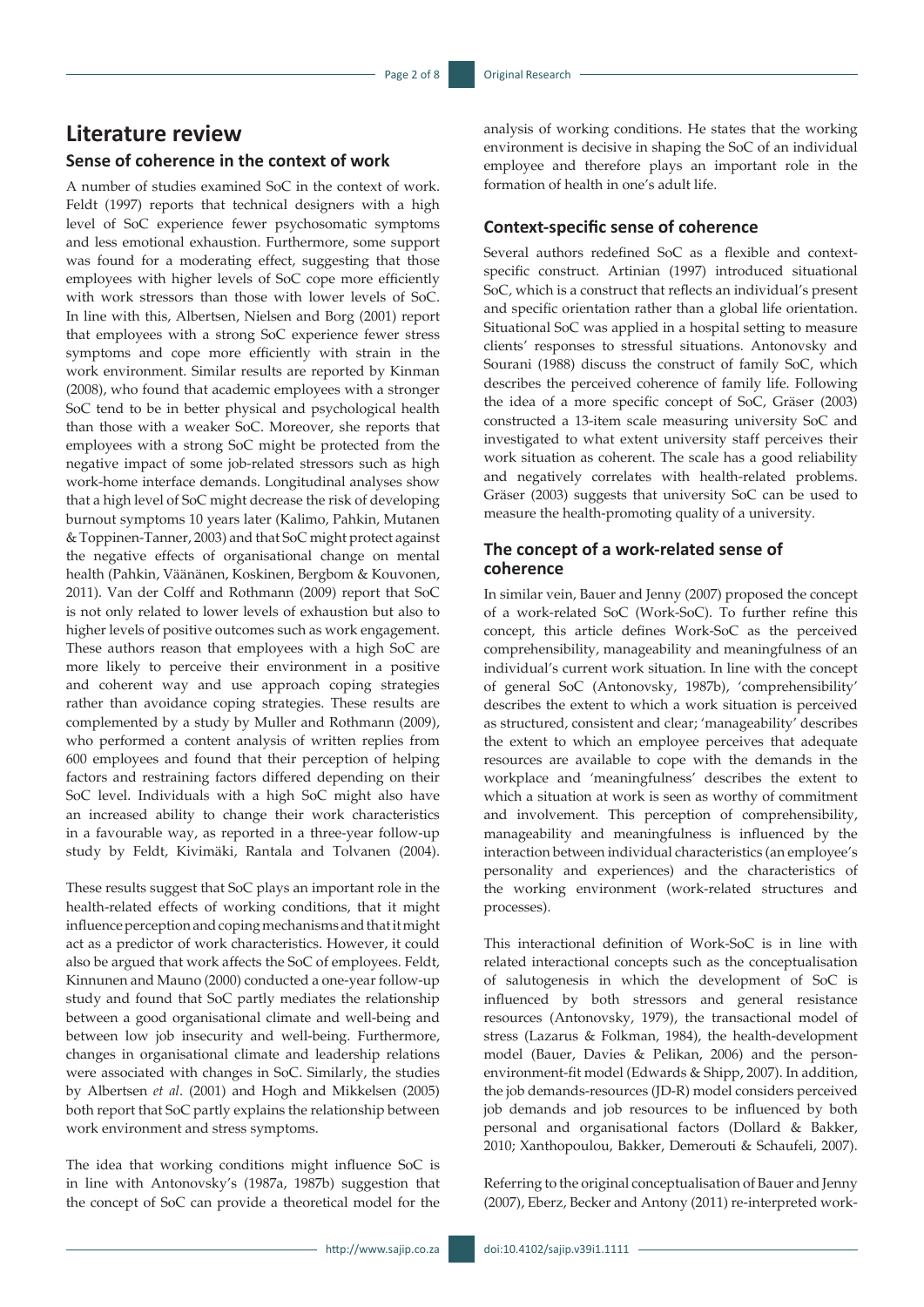related sense of coherence as an individual meta-resource that acts as a moderator of the work-health relationship by reducing the potential negative effects of work stressors. Their initial exploratory study with a homogeneous group of 93 pastor's secretaries indicates that – unlike general SoC – Work-SoC explains incremental variance and appears to be a stronger predictor of work-related stress. The authors further state that the health-promoting effect of social support can be explained by the mediating role of Work-SoC.

Building on the original conceptualisation of Work-SoC as an interactional construct, Vogt, Jenny, Füllemann, Inauen and Bauer (2012) report that a nine-item questionnaire measuring the comprehensibility, manageability and meaningfulness of work has a good internal consistency (Cronbach alpha = 0.83) and that the scale has a three-factor structure with the sub-dimensions of comprehensibility, manageability and meaningfulness.

### **The present study**

The present study operationalises the interactional concept of Work-SoC as a context-specific construct that is more dynamic and sensitive to changes than general SoC. Workrelated sense of coherence might therefore be used as an indicator of the perceived health-promoting quality of an individual's working conditions. However, if the Work-SoC scale is to be applied in broad employee surveys, it should be determined whether the three-factor structure is invariant across different groups. Furthermore, for the scale to be used in longitudinal analyses, it is also important to establish whether the scale shows factorial invariance across time. Therefore, the following hypothesis was tested:

**Hypothesis 1:** The correlated three-factor structure of Work-SoC is invariant across groups and time.

Hypothesis 2 and Hypothesis 3 concern the construct validity of the Work-SoC scale. As Work-SoC is defined as the perceived comprehensibility, manageability and meaningfulness of an individual's current work situation, it is expected that Work-SoC is related to the health-relevant measures of the current work situation, which are operationalised through job demands and job resources (JD-R), as in the JD-R model (Bakker & Demerouti, 2007). In relation to that model, it was hypothesised that positively valued work characteristics (e.g. job resources) would be positively related to Work-SoC, that is, the comprehensibility, manageability and meaningfulness of an individual's current work situation. Negatively valued work characteristics (e.g. job demands), in contrast, were hypothesised to be negatively related to Work-SoC.

**Hypothesis 2:** (a) Job resources are related to higher values in Work-SoC, and (b) job demands are related to lower values in Work-SoC.

The relationship between job resources and work engagement and between job demands and exhaustion has been argued in research on the JD-R model (Bakker & Demerouti, 2007).

Based on the finding that SoC partly mediates the relationship between job characteristics and well-being (Albertsen *et al*., 2001; Feldt *et al*., 2000, Hogh & Mikkelsen, 2005) and in line with the JD-R model, it was hypothesised that Work-SoC acts as a partial mediator in the relationship between job resources and work engagement as well as between job demands and exhaustion, respectively.

**Hypothesis 3:** (a) Work-SoC partially mediates the relationship between job resources and work engagement, and secondly, (b) Work-SoC partially mediates the relationship between job demands and exhaustion.

Contrary to the relatively stable general SoC, Work-SoC is expected to vary when work characteristics (e.g. the job demands and job resources) change. It was therefore hypothesised that Work-SoC does not mediate the longitudinal relationship between job resources and work engagement and between job demands and exhaustion.

**Hypothesis 3***:* (c) Work-SoC at baseline does not mediate the relationship between job resources at baseline and work engagement at the first follow-up (longitudinal), and (d) Work-SoC at baseline does not mediate the relationship between job demands at baseline and exhaustion at the first follow-up (longitudinal).

# **Research design Research approach**

A quantitative data analysis of a large dataset with three measurement points was undertaken to investigate the factorial invariance and the construct validity of the Work-SoC scale.

# **Research method**

# **Research participants**

The present study investigated cross-sectional and longitudinal data collected in eight medium to large Swiss companies. The baseline survey (T1) yielded a sample of 3412 participants (response rate: 68.6%). At the first followup after one year (T2), 3085 employees participated in the study (response rate: 60.5%). At the second follow-up after two years (T3), 2395 employees participated in the study (response rate: 48.2%).

The survey contains data from employees working in diverse economic sectors (four industrial-production companies, one food-processing company, one public-administration service and two hospitals) and therefore covers a broad range of different occupational groups (e.g. manufacturing, maintenance, mechanical work, administration, service sector, health professionals and cleaning and kitchen staff). At the baseline survey, the sample consisted of 40.7% females, the average age was  $38.9$  years (SD = 11.5) and 24.8% of respondents had a leadership position. Furthermore, 78.2% of respondents worked full time, the mean organisational tenure was 8.6 years (SD = 9.3) and the mean job tenure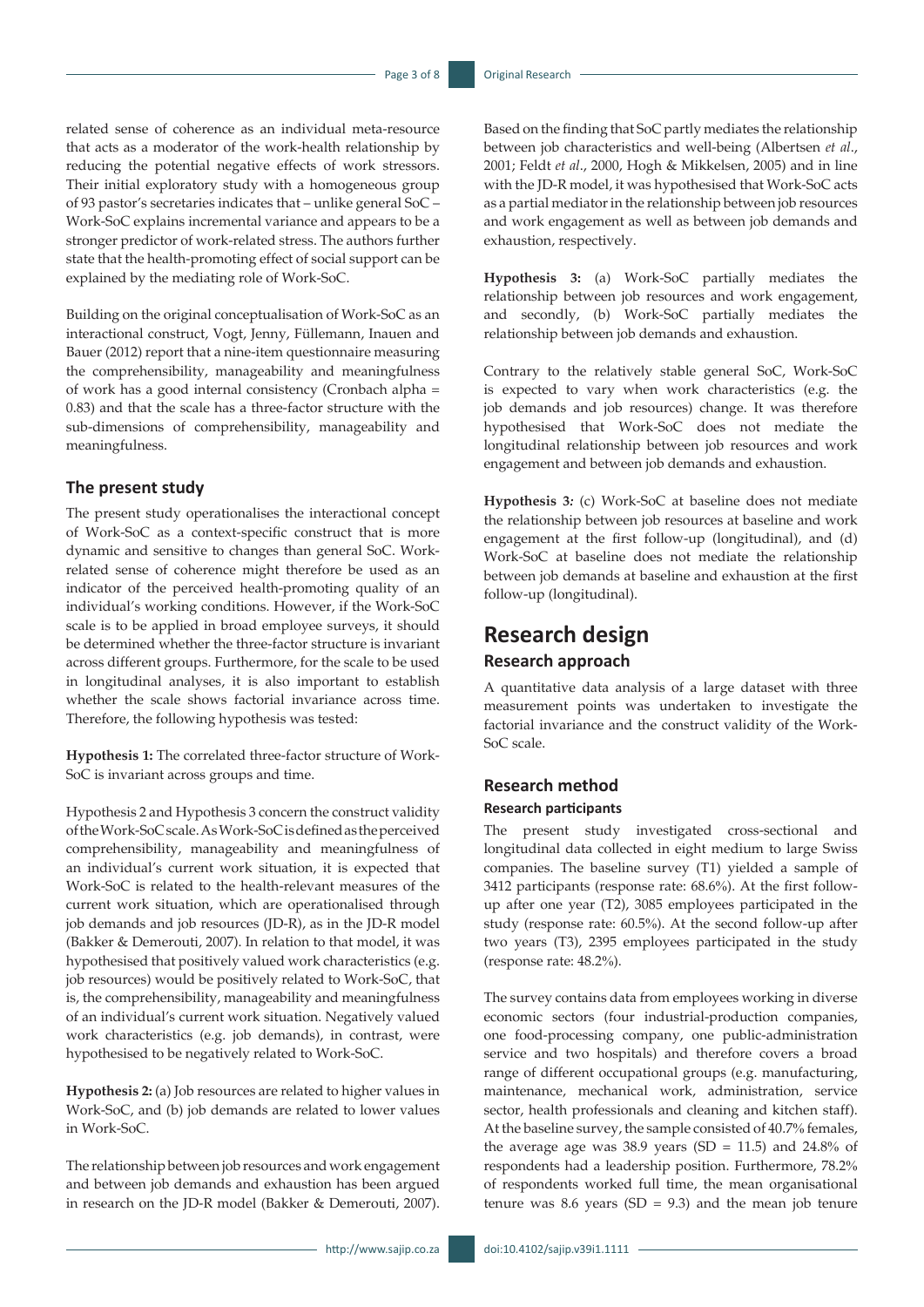was 5.3 years (SD = 6.6). At the first follow-up, 71.2% of the participants answered the survey in German, 25.5% in French and 3.3% in other languages such as English, Italian, or Serbo-Croatian (no data are available on the language versions of the baseline survey). The participation in the survey was voluntary.

#### **Measuring instruments**

**Work-related sense of coherence:** Work-SoC was assessed using a nine-item scale (see Figure 1). The scale has a Cronbach alpha of .83. Items 1, 3, 6 and 9 measured the sub-dimension of comprehensibility whilst items 4 and 7 measured the subdimension of manageability and items 2, 5 and 8 measured the sub-dimension of meaningfulness.

**Work engagement:** Work engagement was assessed using the nine-item version of the Utrecht Work Engagement Scale (Schaufeli, Bakker & Salanova, 2006). This scale measures the underlying dimensions of work engagement, including vigour (e.g. 'At work, I feel like I am bursting with energy'), dedication (e.g. 'I am enthusiastic about my job') and absorption (e.g. 'I am immersed in my work'). The items were scored on a 7-point scale, ranging from 0 (Never) to 6 (Always/every day). The scale has a Cronbach alpha of 0.95.

**Exhaustion:** Exhaustion was assessed using one dimension of the Oldenburg Burnout Inventory (Demerouti, 1999). The exhaustion scale contains eight items (e.g. 'After my work, I usually feel worn out and weary'). The items were scored on a four-point scale, ranging from 1 (Totally disagree) to 4 (Totally agree). The scale has a Cronbach alpha of 0.80.

**Job resources:** Five job resources that are present across various jobs and organisations were measured. *Task identity* was assessed by a single item (e.g. 'In my job, one can produce something or carry out an assignment from A to Z'). The item was scored on a five-point scale ranging from 1 (almost never/not at all true) to 5 (almost always/fully true) (Udris & Rimann, 1999). *Job control* was assessed with a six-item scale (e.g. 'Can you organise your workday autonomously?'). The items were scored on a five-point scale ranging from 1 (very little/not at all) to 5 (very much) (Semmer, Zapf & Dunckel, 1999). The scale has a Cronbach alpha of 0.87. *Social support* was assessed using three items. Participants were asked how much they could rely on their direct supervisor, on their closest colleagues and on other colleagues in difficult situations at work. The items were scored on a fivepoint scale, ranging from 1 (very little/not at all) to 5 (very much) (Frese, 1989). The scale has a Cronbach alpha of 0.70.

|    | How do you personally find your current job and work situation in general? |          |          |          |          |          |          |         |                            |  |  |  |
|----|----------------------------------------------------------------------------|----------|----------|----------|----------|----------|----------|---------|----------------------------|--|--|--|
| 1r | manageable                                                                 | $\circ$  | $\circ$  | $\circ$  | $\circ$  | $\circ$  | $\circ$  | $\circ$ | unmanageable               |  |  |  |
| 2  | meaningless                                                                | $\circ$  | $\Omega$ | $\Omega$ | $\circ$  | $\circ$  | $\circ$  | O       | meaningful                 |  |  |  |
| 3r | structured                                                                 | $\Omega$ | $\Omega$ | $\circ$  | $\circ$  | $\circ$  | $\circ$  | $\circ$ | unstructured               |  |  |  |
| 4r | easy to<br>influence                                                       | $\circ$  | $\circ$  | $\circ$  | $\circ$  | $\circ$  | $\circ$  | O       | impossible to<br>influence |  |  |  |
| 5  | insignificant                                                              | $\Omega$ | $\Omega$ | $\Omega$ | $\Omega$ | $\circ$  | $\circ$  | $\circ$ | significant                |  |  |  |
| 6r | clear                                                                      | $\Omega$ | $\Omega$ | $\Omega$ | $\Omega$ | $\Omega$ | $\Omega$ | O       | unclear                    |  |  |  |
| 7r | controllable                                                               | $\Omega$ | $\Omega$ | $\Omega$ | $\Omega$ | $\circ$  | $\Omega$ | $\circ$ | uncontrollable             |  |  |  |
| 8  | unrewarding                                                                | $\circ$  | $\Omega$ | $\Omega$ | $\Omega$ | $\Omega$ | $\circ$  | O       | rewarding                  |  |  |  |
| 9r | predictable                                                                | $\circ$  | $\circ$  | $\circ$  | $\circ$  | $\circ$  | $\circ$  | $\circ$ | unpredictable              |  |  |  |

*Appreciation* was assessed with two items (e.g. 'Overall, how satisfied are you with your colleagues' appreciation of you as a person?' and 'Overall, how satisfied are you with your line manager's appreciation of you as a person?'). The items were scored on a seven-point graphical scale with smiley faces from 1 (extremely dissatisfied) to 7 (extremely satisfied) (Jacobshagen, Oehler, Stettler, Liechti & Semmer, 2008). The scale has a Cronbach alpha of 0.59. *Interpersonal justice* was assessed using four items (e.g. 'To what extent has he or she treated you with respect?'). The items were scored on a fivepoint scale, ranging from 1 (to a small extent) to 5 (to a large extent) (Colquitt, 2001). The scale has a Cronbach alpha of 0.82.

**Job demands:** Four job demands that are relevant in a number of work environments were measured. *Time pressure* (e.g. 'At work, how often is a rapid pace of work required?') and *work interruption* (e.g. 'How often does it occur that you cannot work on something in peace because something else always comes in between?') were both assessed with four items that were scored on a five-point scale ranging from 1 (very rarely/never) to 5 (very often/constantly) (Semmer, Zapf & Dunckel, 1995). The Cronbach alpha for time pressure is 0.82, and the Cronbach alpha for work interruption is 0.83. *Qualitative overload* was assessed using three items (e.g. 'It happens that work is too difficult'). The items were scored on a five-point scale ranging from 1 (almost never/not at all true) to 5 (Almost always/fully true) (Udris & Rimann, 1999). The scale has a Cronbach alpha of 0.77. *Uncertainty at work* was assessed using four items (e.g. 'How often do you receive contradictory instructions from different supervisors?'). Three items were rated on a five-point scale ranging from 1 (very rarely/never) to 5 (very often/constantly), and one item was rated on a five-point scale ranging from 1 (from nobody) to 5 (from more than three persons) (Semmer *et al*., 1995). The scale has a Cronbach alpha of 0.69.

### **Research procedure**

Participants voluntarily filled in an online questionnaire during working hours and were assured of anonymity and the confidentiality of the data. The three measurement points were linked with an anonymous code for each participant.

#### **Statistical analysis**

The factorial invariance of Work-SoC across different groups and time (Hypothesis 1) was tested using multiple group analysis (Byrne, 2004; 2010) with the AMOS 20 software package. In this procedure, a fully constrained model (with equality constraints on all factor loadings, factor variances and factor co-variances) was compared to a default model without cross-group constraints. Traditionally,  $\chi^2$  difference tests are used to assess whether there is a significant difference between the models (Schmitt & Kuljanin, 2008). However, because  $\chi^2$  is highly dependent on sample size, invariance decisions were based on the difference in the comparative fit index (CFI) and the difference in root mean square error of approximation (RMSEA) with a  $\Delta$  CFI ≥ 0.01 supplemented by a  $\Delta$  RMSEA  $\geq$  0.015 indicating non-invariance (Chen, **FIGURE 1:** The Work-SoC Questionnaire. **The Work-SoC Questionnaire.** The Work-Soc Questionnaire. **The Work-Soc Questionnaire.** The **Social Communisty Communisty Communisty** Communisty Communisty Communisty Communisty Comm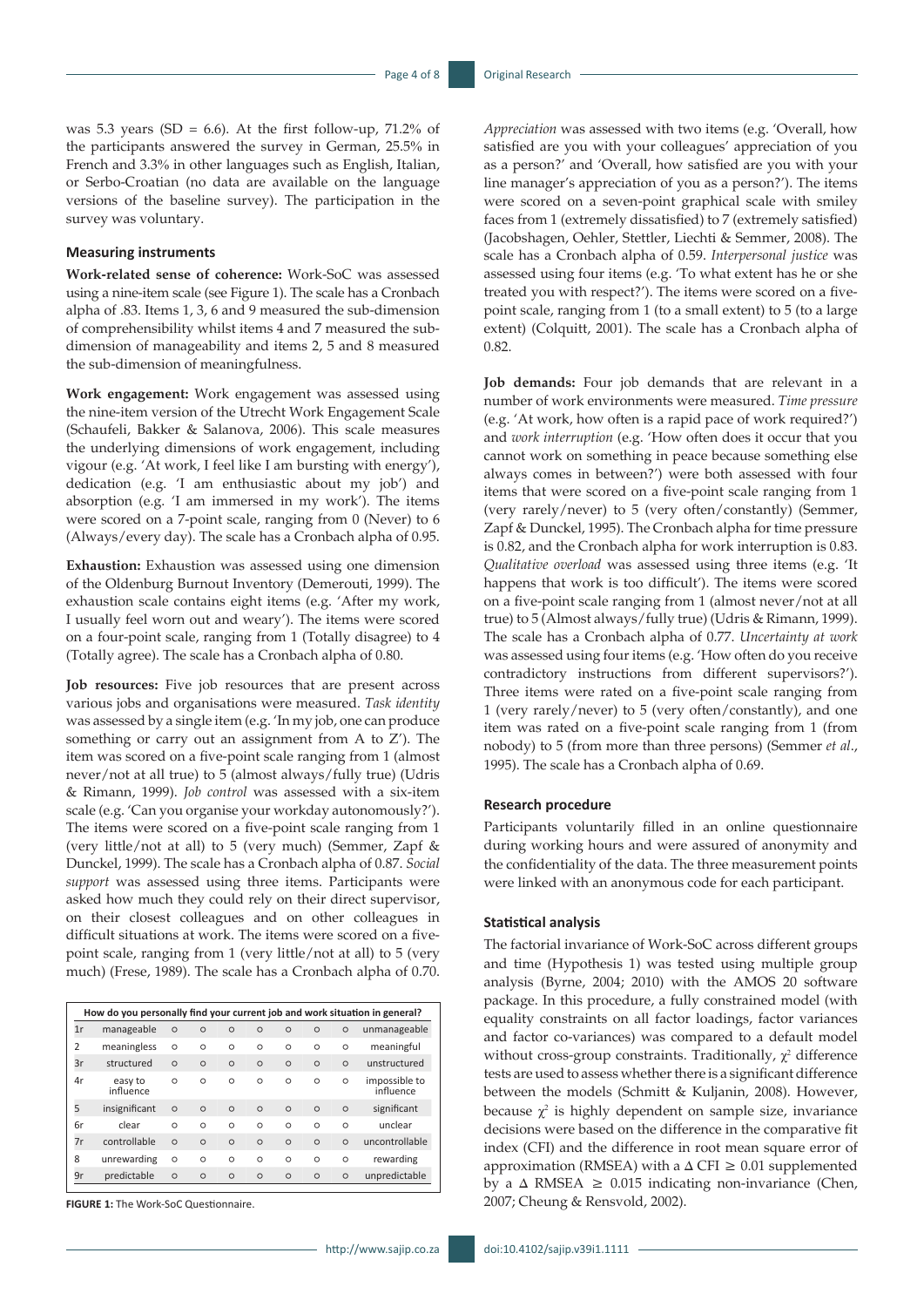For the use in the correlation (Hypothesis 2) and regression analyses (Hypothesis 3), factor scores for the job demands and job resources were calculated with the regression method. To test the mediating role of Work-SoC (Hypothesis 3), the SPSS macro provided by Preacher and Hayes (2008) was used.

# **Results**

# **Invariance tests**

The invariance tests of Work-SoC across different groups and across time are presented in Table 1. The results indicate that the scale's factor structure is invariant across gender, different age groups, employees with lower and higher levels of education and employees with or without a leadership position. Furthermore, the factor structure of Work-SoC is invariant across three measurement points



# **Relationship between job resources, job demands and the work-related sense of coherence**

The cross-sectional and longitudinal correlations of the investigated constructs are presented in Table 2. Job resources were found to be positively correlated to Work-SoC (*r* = 0.44;  $p < 0.001$ ), and job demands were found to be negatively correlated to Work-SoC  $(r = -0.37; p < 0.001)$ .

# **Work-related sense of coherence as a partial mediator between job resources and work engagement**

Table 3 reports the results of the cross-sectional and longitudinal mediation analyses on the relationship between job resources and work engagement. In line with the

| Model                                      | $\boldsymbol{N}$         | Unconstrained |                          |       |                | <b>Fully constrained</b> |    |                          |                    |       |              |       |              |
|--------------------------------------------|--------------------------|---------------|--------------------------|-------|----------------|--------------------------|----|--------------------------|--------------------|-------|--------------|-------|--------------|
|                                            |                          | $\chi^2$      | df                       | CFI   | <b>RMSEA</b>   | $\chi^2$                 | df | $\chi^2$ <sub>diff</sub> | $df_{\text{diff}}$ | CFI   | $CFI_{diff}$ |       | RMSEA RMSEA  |
| 1. Gender                                  | $\overline{a}$           | 348.8         | 48                       | 0.966 | 0.046          | 429                      | 60 | $80.2**$                 | 12                 | 0.958 | 0.008        | 0.046 | $\mathbf{0}$ |
| Male                                       | 1762                     |               |                          |       |                |                          |    |                          |                    |       |              |       |              |
| Female                                     | 1205                     |               | $\overline{\phantom{a}}$ |       | $\overline{a}$ | $\overline{a}$           |    | $\overline{\phantom{0}}$ |                    |       |              |       |              |
| 2. Age groups                              | $\overline{\phantom{a}}$ | 418.9         | 72                       | 0.966 | 0.037          | 482.6                    | 96 | $63.7**$                 | 24                 | 0.962 | 0.004        | 0.034 | 0.003        |
| below 25                                   | 351                      |               |                          |       |                |                          |    |                          |                    |       |              |       |              |
| between 25 and 49                          | 2410                     |               |                          |       |                |                          |    |                          |                    |       |              |       |              |
| above 50                                   | 764                      |               |                          |       |                |                          |    |                          |                    |       |              |       |              |
| 3. Lower and higher<br><b>Education</b>    |                          | 411.9         | 48                       | 0.965 | 0.046          | 452.4                    | 60 | $40.5**$                 | 12                 | 0.962 | 0.003        | 0.043 | 0.003        |
| lower                                      | 1868                     |               |                          |       |                |                          |    |                          |                    |       |              |       |              |
| higher                                     | 1647                     |               |                          |       |                |                          |    |                          |                    |       |              |       |              |
| 4. With and without leadership<br>position | $\overline{\phantom{a}}$ | 388.4         | 48                       | 0.967 | 0.045          | 449                      | 60 | $60.6***$                | 12                 | 0.962 | 0.005        | 0.043 | 0.002        |
| without                                    | 2623                     |               |                          |       |                |                          |    |                          |                    |       |              |       |              |
| with                                       | 879                      |               | $\overline{a}$           |       |                |                          |    |                          |                    |       |              |       |              |
| 5. Three measurement points                | $\overline{\phantom{a}}$ | 872.3         | 72                       | 0.97  | 0.035          | 960.9                    | 96 | 88.6**                   | 24                 | 0.968 | 0.002        | 0.032 | 0.003        |
| baseline survey                            | 3227                     |               |                          |       |                |                          |    |                          |                    |       |              |       |              |
| first follow-up                            | 3042                     |               |                          |       |                |                          |    |                          |                    |       |              |       |              |
| second follow-up                           | 2393                     |               |                          |       |                |                          |    |                          |                    |       |              |       |              |

x<sup>3</sup>, chi-square statistic; *df*, degrees of freedom; CFI, Comparative Fit Index; CFI <sub>ism</sub> difference in Comparative Fit Index; RMSEA, root mean square error of approximation; x<sup>2</sup><sub>dim</sub> difference in chi-square<br>statistic

 $\frac{1}{p}$ ,  $p < 0.01$ .

#### **TABLE 2:** Inter-correlations of the studied variables (*N* = 1233 to 3639).

| Variables              |                          | $\overline{2}$           | 3                        | 4                        | 5                        | 6                        |                          | 8                        | 9                        | 10                       | 11                       |
|------------------------|--------------------------|--------------------------|--------------------------|--------------------------|--------------------------|--------------------------|--------------------------|--------------------------|--------------------------|--------------------------|--------------------------|
| 1. Age                 | $\overline{\phantom{a}}$ | $\overline{\phantom{0}}$ | $\overline{\phantom{0}}$ | $\overline{a}$           | $\overline{\phantom{0}}$ |                          | $\overline{a}$           | $\overline{\phantom{0}}$ | $\overline{\phantom{a}}$ |                          | $\overline{\phantom{a}}$ |
| 2. Education           | $-.03$                   | $\overline{\phantom{0}}$ |                          | -                        |                          |                          | $\overline{\phantom{a}}$ | $\overline{a}$           |                          |                          |                          |
| 3. Work-SoC T1         | $.15***$                 | .00                      | $\overline{\phantom{a}}$ |                          |                          |                          |                          |                          |                          |                          |                          |
| 4. Job resources T1    | .01                      | $.16***$                 | $.44***$                 | $\overline{\phantom{0}}$ |                          |                          | ٠                        |                          | $\overline{\phantom{a}}$ |                          | $\overline{\phantom{a}}$ |
| 5. Job demands T1      | .03                      | $.24***$                 | $-.37***$                | $-.22**$                 | $\overline{\phantom{0}}$ | $\overline{\phantom{a}}$ | $\overline{\phantom{0}}$ | $\overline{\phantom{0}}$ | $\overline{\phantom{a}}$ | $\overline{\phantom{0}}$ | $\qquad \qquad -$        |
| 6. Work engagement T1  | $.14***$                 | .03                      | $.49***$                 | $.33***$                 | $-.08**$                 | $\overline{\phantom{a}}$ | $\overline{\phantom{0}}$ |                          |                          |                          |                          |
| 7. Exhaustion T1       | $-.09**$                 | $-.03$                   | $-.44***$                | $-.37***$                | $.41***$                 | $-.38***$                | -                        |                          |                          |                          | $\overline{\phantom{0}}$ |
| 8. Work-SoCT2          | $.20**$                  | .01                      | $.53***$                 | $.34***$                 | $-.23**$                 | $.34**$                  | $-.32**$                 |                          |                          |                          |                          |
| 9. Job resources T2    | $.05*$                   | $.15***$                 | $.33***$                 | $.62***$                 | $-.15***$                | $.22***$                 | $-.27***$                | $.52***$                 |                          | $\overline{\phantom{a}}$ | $\overline{\phantom{a}}$ |
| 10. Job demands T2     | $-.06*$                  | $.20**$                  | $-.32**$                 | $-.19**$                 | $.67***$                 | $-.09**$                 | $.31**$                  | $-.41"$                  | $-.27***$                | $\overline{\phantom{a}}$ | $\overline{\phantom{a}}$ |
| 11. Work engagement T2 | $.16***$                 | $-.03$                   | $.36**$                  | $.21***$                 | $-.09**$                 | $.66***$                 | $-.30**$                 | $.51***$                 | $.37***$                 | $-.20$ **                | $\overline{\phantom{a}}$ |
| 12. Exhaustion T2      | $-.15***$                | .00                      | $-.32**$                 | $-.26***$                | $.30**$                  | $-.27**$                 | $.59***$                 | $-.47***$                | $-.39**$                 | $.46***$                 | $-.42**$                 |

Work-SoC, work-related sense of coherence; T1; baseline survey; T2; first follow-up. \*, *p* < 0.05; \*\**p* < 0.01.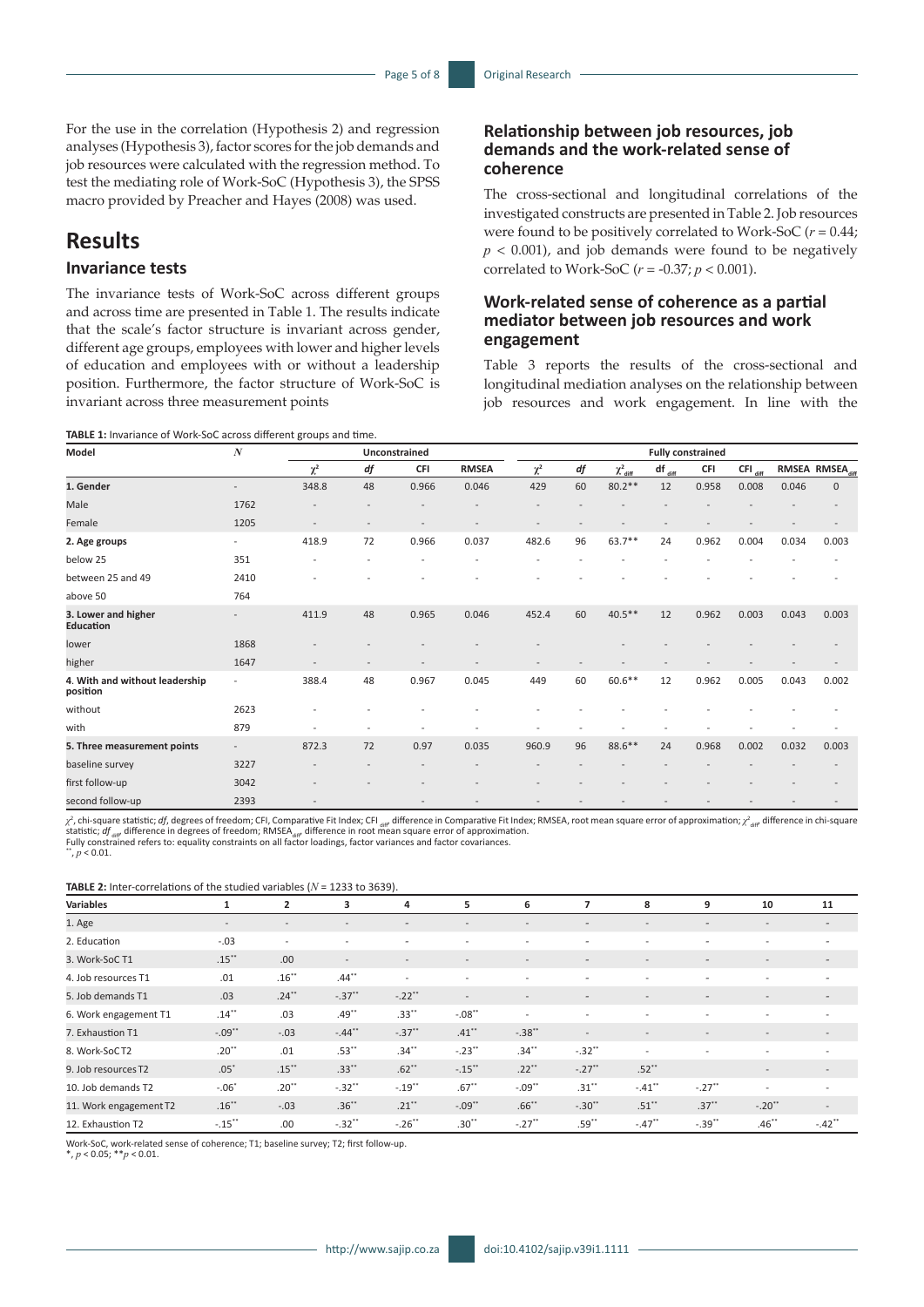longitudinal model.

**Discussion**

**TABLE 3:** Mediation analyses of job resources on work engagement via workrelated sense of coherence.

| Variable                 |        | <b>Cross-Sectional T1</b><br>$(N = 1993)$ |                        |        | <b>Longitudinal T2</b><br>$(N = 1218)$ |                  |  |
|--------------------------|--------|-------------------------------------------|------------------------|--------|----------------------------------------|------------------|--|
|                          | B      | SE <sub>B</sub>                           | $\boldsymbol{p}$       | в      | SE <sub>B</sub>                        | $\boldsymbol{p}$ |  |
| <b>Control variables</b> |        |                                           |                        |        |                                        |                  |  |
| Gender                   | .12    | .05                                       | .015                   | .01    | .05                                    | .80              |  |
| Age                      | .01    | .00.                                      | < .001                 | .01    | .00.                                   | < .001           |  |
| Education                | $-.01$ | .02                                       | .74                    | $-.07$ | .02                                    | .003             |  |
| Work Engagement<br>T1    |        |                                           |                        | .64    | .02                                    | < .001           |  |
| Job resources c'         | .15    | .03                                       | < 0.001                | .01    | .03                                    | .65              |  |
| (Total effect c)         | .42    | .03                                       | < 0.001                | .03    | .03                                    | .24              |  |
| Indirect effect          |        |                                           |                        |        |                                        |                  |  |
| Work-SoC                 | .27    | .02                                       | $[.23; .31^{\dagger}]$ | .02    | .01                                    | $[-.01; .05]$    |  |
| $R^2$                    | .27    | $\overline{a}$                            | < .001                 | .46    |                                        | < .001           |  |

B, regression coefficient; SE B, standard error of regression coefficient; *p*, probability value; T1, baseline survey; T2, first follow-up; Work-SoC, work-related sense of coherence; R<sup>2</sup>, proportion variance explained.

Number of bootstrap resamples: 5000.

† , bias corrected confidence interval 95%.

**TABLE 4:** Mediation analyses of job demands on exhaustion via work-related sense of coherence.

| Variable                 |                | <b>Cross-Sectional T1</b><br>$(N = 2911)$ |                  |        | <b>Longitudinal T2</b><br>$(N = 1657)$ |                  |
|--------------------------|----------------|-------------------------------------------|------------------|--------|----------------------------------------|------------------|
|                          | в              | SE <sub>B</sub>                           | $\boldsymbol{p}$ | B      | SE <sub>B</sub>                        | $\boldsymbol{p}$ |
| <b>Control variables</b> |                |                                           |                  |        |                                        |                  |
| Gender                   | .01            | .02                                       | .75              | $-.04$ | .02                                    | .039             |
| Age                      | .00            | .00                                       | < 0.001          | .00    | .00.                                   | < 0.001          |
| Education                | $-.03$         | .01                                       | < .001           | .00    | .01                                    | .95              |
| <b>Exhaustion T1</b>     | $\overline{a}$ |                                           |                  | .56    | .02                                    | < .001           |
| Job demands c'           | .18            | .01                                       | < .001           | .03    | .01                                    | .015             |
| (Total effect c)         | .25            | .01                                       | < 0.001          | .04    | .01                                    | .004             |
| Indirect effect          |                |                                           |                  |        |                                        |                  |
| Work-SoC                 | .07            | .00                                       | [.06; .08]       | .01    | .00                                    | $[-.00; .01]$    |
| $R^2$                    | .30            |                                           | < 0.001          |        | .37                                    | < .001           |

B, regression coefficient SE B, standard error of regression coefficient; *p*, probability value;

T1, baseline survey; T2, first follow-up. Number of bootstrap resamples: 5000.

†, bias corrected confidence interval 95%.

literature on the JD-R model (Bakker & Demerouti, 2007), job resources have a significant effect on work engagement (see Table 3, total effect c). The effect decreases in size but remains significant when Work-SoC is taken into account (effect of job resources c'), which indicates partial mediation. The bootstrapped indirect effect via Work-SoC is significant (B = 0.27). In the longitudinal model, no direct or indirect effect of job resources T1 and Work-SoC T1 on work engagement T2 was found when controlling for work engagement T1.

# **Work-related sense of coherence as a partial mediator between job demands and exhaustion**

Table 4 reports the results of the cross-sectional and longitudinal mediation analyses on the relationship between job demands and exhaustion. A significant cross-sectional effect of job demands on exhaustion (see Table 4, total effect c) was found. The effect decreases in size but remains significant when Work-SoC is taken into account (effect of job demands c'). The bootstrapped indirect effect via Work-SoC

functions equally well across different employee groups and that the scale's factor structure is invariant across time. High values in job resources are related to high values in Work-

SoC whereas high values in job demands are related to low values in Work-SoC. In the cross-sectional analyses, Work-SoC was found to be a partial mediator of the relationship between job resources and work engagement and between job demands and exhaustion. No mediating effect of Work-SoC was found in the longitudinal analyses.

was significant ( $B = 0.07$ ). In the longitudinal model, the total effect of job demands T1 on exhaustion T2 was significant (B = 0.04). No indirect effect of Work-SoC was found in the

This article reported on an investigation into the factorial invariance and the construct validity of a scale measuring Work-SoC. Multiple group analyses indicate that the scale

According to Byrne (2004), it is important to assess that a construct has the same theoretical structure for each group studied and to test for multiple group invariance. This study shows that the three-factor structure of Work-SoC reported by Vogt *et al*. (2012) is invariant across gender, different age groups, employees with lower and higher levels of education, employees with or without leaderships positions and time. These results provide evidence for the robustness of the Work-SoC scale as they suggest that changes or differences in Work-SoC can be attributed to changes or differences in the actual values of Work-SoC but not to changes or differences in the structure or measurement of the construct.

Based on the assumption that job resources and job demands are both related to the comprehensibility, manageability and meaningfulness of an individual's current work situation, the hypotheses that job resources are related to higher values in Work-SoC and that job demands are related to lower values in Work-SoC have been tested and found to be true. Therefore, it can be concluded that Work-SoC partly reflects an individual's job resources and job demands. This is in line with the conceptualisation of Work-SoC as an interactional construct that is partly formed by environmental factors in the workplace.

The mediating effect of Work-SoC is considerably stronger in the process that leads from job resources to work engagement than it is in the process that leads from job demands to exhaustion. This is consistent with the conceptualisation of SoC as a health resource. Its theoretical background in the field of Salutogenesis emphasises the promotion of health, rather than focusing on factors that cause diseases (Antonovsky, 1987b). Therefore, one could conclude that positively valued work characteristics such as task identity, job control and social support affect employee well-being both indirectly through Work-SoC and directly as only partial mediation was found. Given the mediating role of Work-SoC between job resources and work engagement and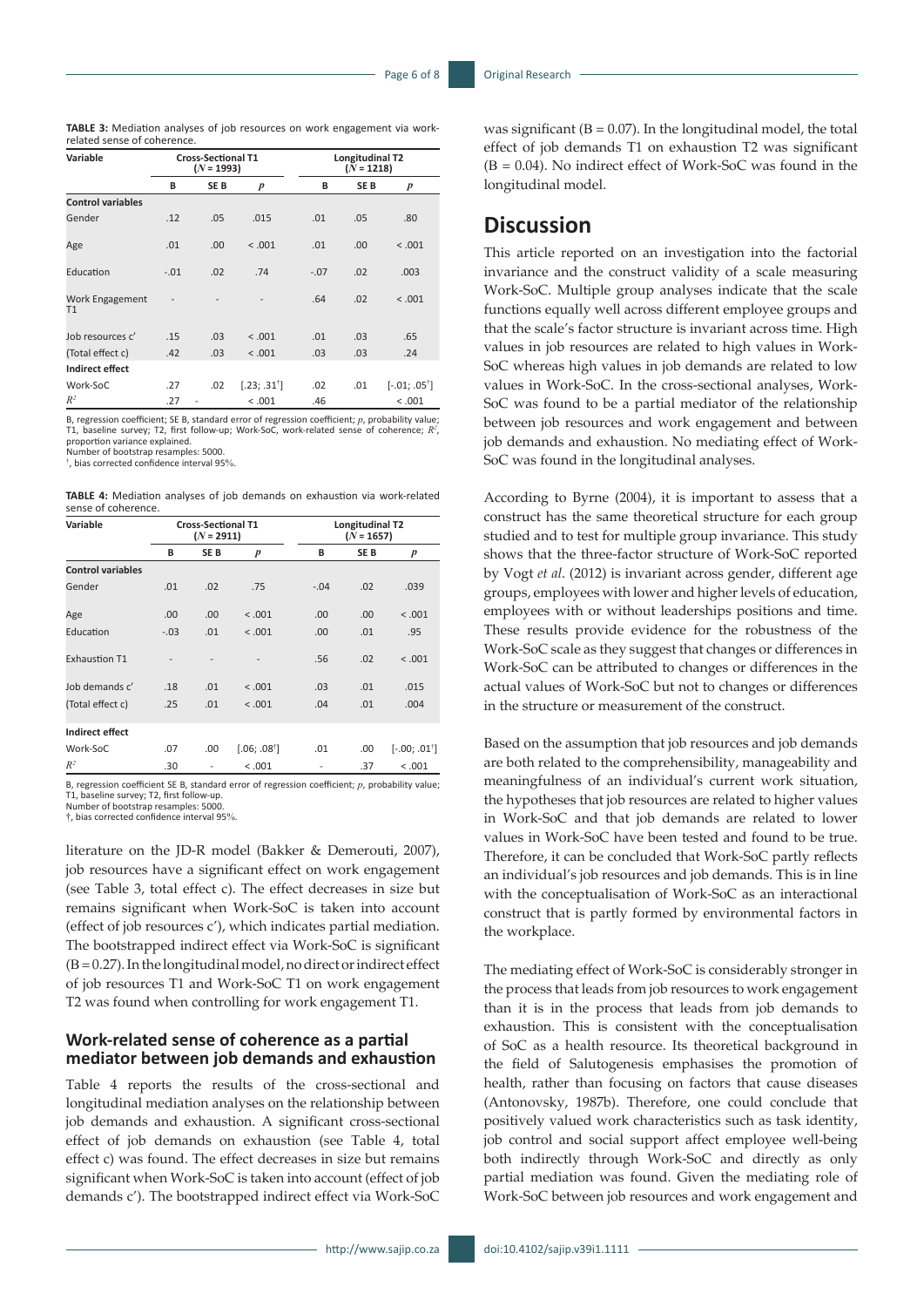between job demands and exhaustion, one could further conclude that Work-SoC might indeed serve as an indicator of an individual's perception of the health-promoting quality of the working situation. In line with expectations, no mediating effect of Work-SoC in the longitudinal data was found. Rather, the effect of the control variable baseline-work engagement on the outcome variable work engagement at the first follow up after one year (or baseline exhaustion on exhaustion at the first follow-up) was so strong that all other effects were diminished.

### **Limitations of the study and further research**

The present study has some limitations that should be considered. As all of the investigated measures were selfreported, common method biases may have influenced our results; therefore, the relationships that were found might be lower if measured differently (Podsakoff, MacKenzie, Lee & Podsakoff, 2003). Furthermore, 'task identity' was measured with a single item only. However, as this measure was aggregated to a job-resources factor, this should not pose a major problem regarding the interpretation of the study's results. As a mediating effect of Work-SoC was found in the cross-sectional data only, no conclusions regarding the causality and direction of this mediation can be drawn. Further, the mechanisms underlying these relationships can only be speculated.

Using Work-SoC as an indicator of the overall quality of working life presupposes that Work-SoC is sensitive to changing working conditions. As proposed by Eberz *et al*. (2011), further research might investigate whether changes in an individual's work situation lead to changes in Work-SoC and whether these changes are larger than changes in the general SoC. Longitudinal data with short intervals (e.g. a daily-diary method) might be particularly appropriate for a detailed examination of Work-SoC and its relation to work characteristics and health-related outcomes. This methodology might also provide information on how the Work-SoC of individual employees could be enhanced (Kalimo *et al*., 2003).

### **Conclusion**

Even with the above-mentioned limitations in mind, the present study has investigated longitudinal data of a large sample and has provided interesting and relevant results concerning the factorial invariance and the construct validity of the Work-SoC scale. General SoC has been studied in a number of South African studies (e.g. Muller & Rothmann, 2009; Van der Colff & Rothmann, 2009), and the present study adds to this discourse by introducing an innovative, context-specific conceptualisation of SoC.

A practical application of Work-SoC might be its use as an economic means of assessing the perception of the potential health-promoting quality of an individual's current work situation. Work-SoC might be used as a screening instrument to detect the need for further investigation and to derive

interventions that enhance the health-promoting quality of working environments. In line with a call for positive health (Seligman, 2008), the construct of Work-SoC emphasises a resource-oriented view on workplace health promotion.

# **Acknowledgements Competing interests**

The authors declare that they have no financial or personal relationship(s) which may have inappropriately influenced them in writing this article.

### **Authors' contributions**

K.V. (ETH Zurich) drafted the article and analysed the data. G.J.J. (ETH Zurich and University of Zurich) and G.F.B (ETH Zurich and University of Zurich) supervised the writing of the article and the statistical analyses. All authors were responsible for the conception and design of the study. Each made significant contributions to the discussion and interpretation of the results and read and approved the final manuscript. G.J.J. (ETH Zurich and University of Zurich) and G.F.B (ETH Zurich and University of Zurich) were responsible for the collection of data for the study. G.F.B. (ETH Zurich and University of Zurich) was responsible for securing funding for the study.

# **References**

- Albertsen, K., Nielsen, M.L., & Borg, V. (2001). The Danish psychosocial work environment and symptoms of stress: The main, mediating and moderating role of sense of coherence. *Work & Stress, 15*, 241–253. [http://dx.doi.](http://dx.doi.org/10.1080/02678370110066562) [org/10.1080/02678370110066562](http://dx.doi.org/10.1080/02678370110066562)
- Antonovsky, A. (1979). *Health, stress, and coping*. San Francisco, CA: Jossey-Bass.
- Antonovsky, A. (1987a). Health promoting factors at work: The sense of coherence.<br>In R. Kalimo, M.A. El-Batawi, & C.L. Cooper (Eds.), *Psychosocial factors at work*<br>and their relation to health (pp. 153–167). Geneva, Switz Organization.
- Antonovsky, A. (1987b). *Unraveling the mystery of health: How people manage stress and stay well*. San Francisco, CA: Jossey-Bass.
- Antonovsky, A., & Sourani, T. (1988). Family sense of coherence and family adaptation. *Journal of Marriage and the Family, 50*, 79–92.<http://dx.doi.org/10.2307/352429>
- Artinian, B.M. (1997). Situational sense of coherence: Development and measurement of the construct. In B.M. Artinian & M.M. Conger (Eds.), *The intersystem model: Integrating theory and practice* (pp. 18–30). Thousand Oaks, CA: Sage.
- Bakker, A.B., & Demerouti, E. (2007). The job demands-resources model: State of the art. *Journal of Managerial Psychology, 22*, 309–328. [http://dx.doi.](http://dx.doi.org/10.1108/02683940710733115)<br>[org/10.1108/02683940710733115](http://dx.doi.org/10.1108/02683940710733115)
- Bauer, G., Davies, J.K., & Pelikan, J. (2006). The EUHPID health development model for the classification of public health indicators. *Health Promotion International, 21*, 153–159.
- Bauer, G., & Jenny, G. (2007). Development, implementation and dissemination of occupational health management (OHM): Putting salutogenesis into practice.<br>In S. McIntyre & J. Houdmont (Eds.), Occupational health psychology: European<br>perspectives on research, education and practice (pp. 219–250). Caste Portugal: ISMAI.
- Byrne, B.M. (2004). Testing for multigroup invariance using AMOS graphics: A road less traveled. *Structural Equation Modeling, 11*, 272–300. [http://dx.doi.org/10.1207/](http://dx.doi.org/10.1207/s15328007sem1102_8) [s15328007sem1102\\_8](http://dx.doi.org/10.1207/s15328007sem1102_8)
- Byrne, B.M. (2010). *Structural equation modeling with AMOS: Basic concepts, applications, and programming.* New York, NY: Routledge.
- Chen, F.F. (2007). Sensitivity of goodness of fit indexes to lack of measurement invariance. Structural Equation Modeling. 14. 464-504. http://dx.doi. invariance. *Structural Equation Modeling, 14*, 464–504. [http://dx.doi.](http://dx.doi.org/10.1080/10705510701301834) [org/10.1080/10705510701301834](http://dx.doi.org/10.1080/10705510701301834)
- Cheung, G.W., & Rensvold, R.B. (2002). Evaluating goodness-of-fit indexes for testing measurement invariance. *Structural Equation Modeling, 9*, 233–255. [http://](http://dx.doi.org/10.1207/S15328007SEM0902_5) [dx.doi.org/10.1207/S15328007SEM0902\\_5](http://dx.doi.org/10.1207/S15328007SEM0902_5)
- Colquitt, J.A. (2001). On the dimensionality of organizational justice: A construct validation of a measure. *Journal of Applied Psychology, 86*, 386–400. [http://](http://dx.doi.org/10.1037//0021-9010.86.3.386) [dx.doi.org/10.1037//0021-9010.86.3.386](http://dx.doi.org/10.1037//0021-9010.86.3.386)
- Demerouti, E. (1999). *Burnout: Eine Folge konkreter Arbeitsbedingungen bei Dienstleistungs- und Produktionstätigkeiten.* Frankfurt, Germany: Lang.